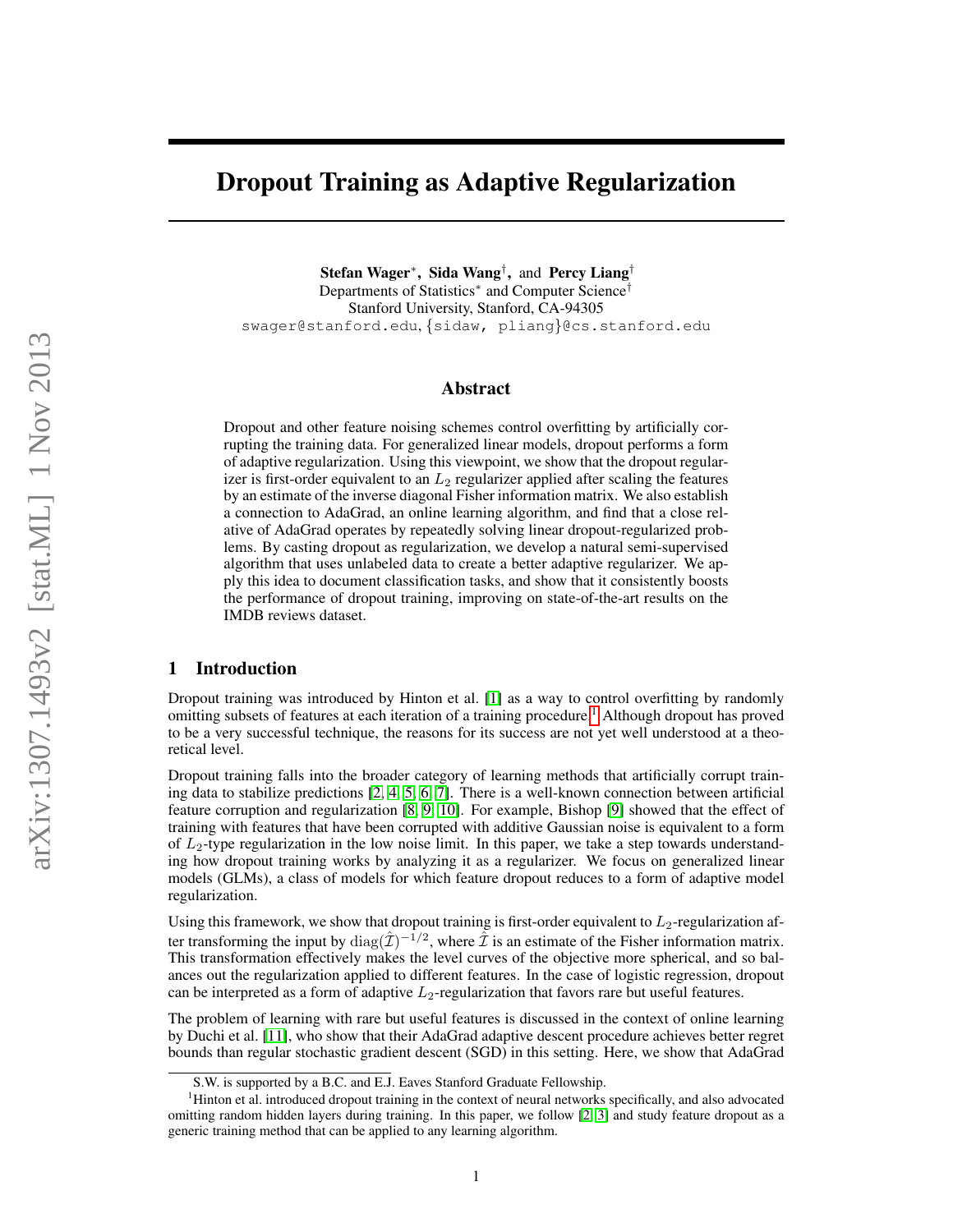and dropout training have an intimate connection: Just as SGD progresses by repeatedly solving linearized  $L_2$ -regularized problems, a close relative of AdaGrad advances by solving linearized dropout-regularized problems.

Our formulation of dropout training as adaptive regularization also leads to a simple semi-supervised learning scheme, where we use unlabeled data to learn a better dropout regularizer. The approach is fully discriminative and does not require fitting a generative model. We apply this idea to several document classification problems, and find that it consistently improves the performance of dropout training. On the benchmark IMDB reviews dataset introduced by [\[12\]](#page-8-11), dropout logistic regression with a regularizer tuned on unlabeled data outperforms previous state-of-the-art. In follow-up research [\[13\]](#page-8-12), we extend the results from this paper to more complicated structured prediction, such as multi-class logistic regression and linear chain conditional random fields.

## 2 Artificial Feature Noising as Regularization

We begin by discussing the general connections between feature noising and regularization in generalized linear models (GLMs). We will apply the machinery developed here to dropout training in Section [4.](#page-4-0)

A GLM defines a conditional distribution over a response  $y \in Y$  given an input feature vector  $x \in \mathbb{R}^d$ :

$$
p_{\beta}(y \mid x) \stackrel{\text{def}}{=} h(y) \exp\{yx \cdot \beta - A(x \cdot \beta)\}, \quad \ell_{x,y}(\beta) \stackrel{\text{def}}{=} -\log p_{\beta}(y \mid x). \tag{1}
$$

Here,  $h(y)$  is a quantity independent of x and  $\beta$ ,  $A(\cdot)$  is the log-partition function, and  $\ell_{x,y}(\beta)$  is the loss function (i.e., the negative log likelihood); Table [1](#page-2-0) contains a summary of notation. Common examples of GLMs include linear  $(\mathcal{Y} = \mathbb{R})$ , logistic  $(\mathcal{Y} = \{0, 1\})$ , and Poisson  $(\mathcal{Y} = \{0, 1, 2, \dots\})$ regression.

Given *n* training examples  $(x_i, y_i)$ , the standard maximum likelihood estimate  $\hat{\beta} \in \mathbb{R}^d$  minimizes the empirical loss over the training examples:

$$
\hat{\beta} \stackrel{\text{def}}{=} \arg \min_{\beta \in \mathbb{R}^d} \sum_{i=1}^n \ell_{x_i, y_i}(\beta). \tag{2}
$$

With artificial feature noising, we replace the observed feature vectors  $x_i$  with noisy versions  $\tilde{x}_i$  =  $\nu(x_i, \xi_i)$ , where  $\nu$  is our noising function and  $\xi_i$  is an independent random variable. We first create many noisy copies of the dataset, and then average out the auxiliary noise. In this paper, we will consider two types of noise:

- Additive Gaussian noise:  $\nu(x_i, \xi_i) = x_i + \xi_i$ , where  $\xi_i \sim \mathcal{N}(0, \sigma^2 I_{d \times d})$ .
- Dropout noise:  $\nu(x_i, \xi_i) = x_i \odot \xi_i$ , where  $\odot$  is the elementwise product of two vectors. Each component of  $\xi_i \in \{0, (1 - \delta)^{-1}\}^d$  is an independent draw from a scaled Bernoulli(1 –  $\delta$ ) random variable. In other words, dropout noise corresponds to setting  $\tilde{x}_{ij}$ to 0 with probability  $\delta$  and to  $x_{ij}/(1 - \delta)$  else.<sup>[2](#page-1-0)</sup>

Integrating over the feature noise gives us a noised maximum likelihood parameter estimate:

$$
\hat{\beta} = \arg \min_{\beta \in \mathbb{R}^d} \sum_{i=1}^n \mathbb{E}_{\xi} \left[ \ell_{\tilde{x}_i, y_i}(\beta) \right], \text{ where } \mathbb{E}_{\xi} \left[ Z \right] \stackrel{\text{def}}{=} \mathbb{E} \left[ Z \mid \{ x_i, y_i \} \right] \tag{3}
$$

is the expectation taken with respect to the artificial feature noise  $\xi = (\xi_1, \dots, \xi_n)$ . Similar expressions have been studied by [\[9,](#page-8-7) [10\]](#page-8-8).

For GLMs, the noised empirical loss takes on a simpler form:

$$
\sum_{i=1}^{n} \mathbb{E}_{\xi} \left[ \ell_{\tilde{x}_i, y_i}(\beta) \right] = \sum_{i=1}^{n} - (y \, x_i \cdot \beta - \mathbb{E}_{\xi} \left[ A(\tilde{x}_i \cdot \beta) \right]) = \sum_{i=1}^{n} \ell_{x_i, y_i}(\beta) + R(\beta). \tag{4}
$$

<span id="page-1-0"></span><sup>&</sup>lt;sup>2</sup>Artificial noise of the form  $x_i \odot \xi_i$  is also called blankout noise. For GLMs, blankout noise is equivalent to dropout noise as defined by [\[1\]](#page-8-0).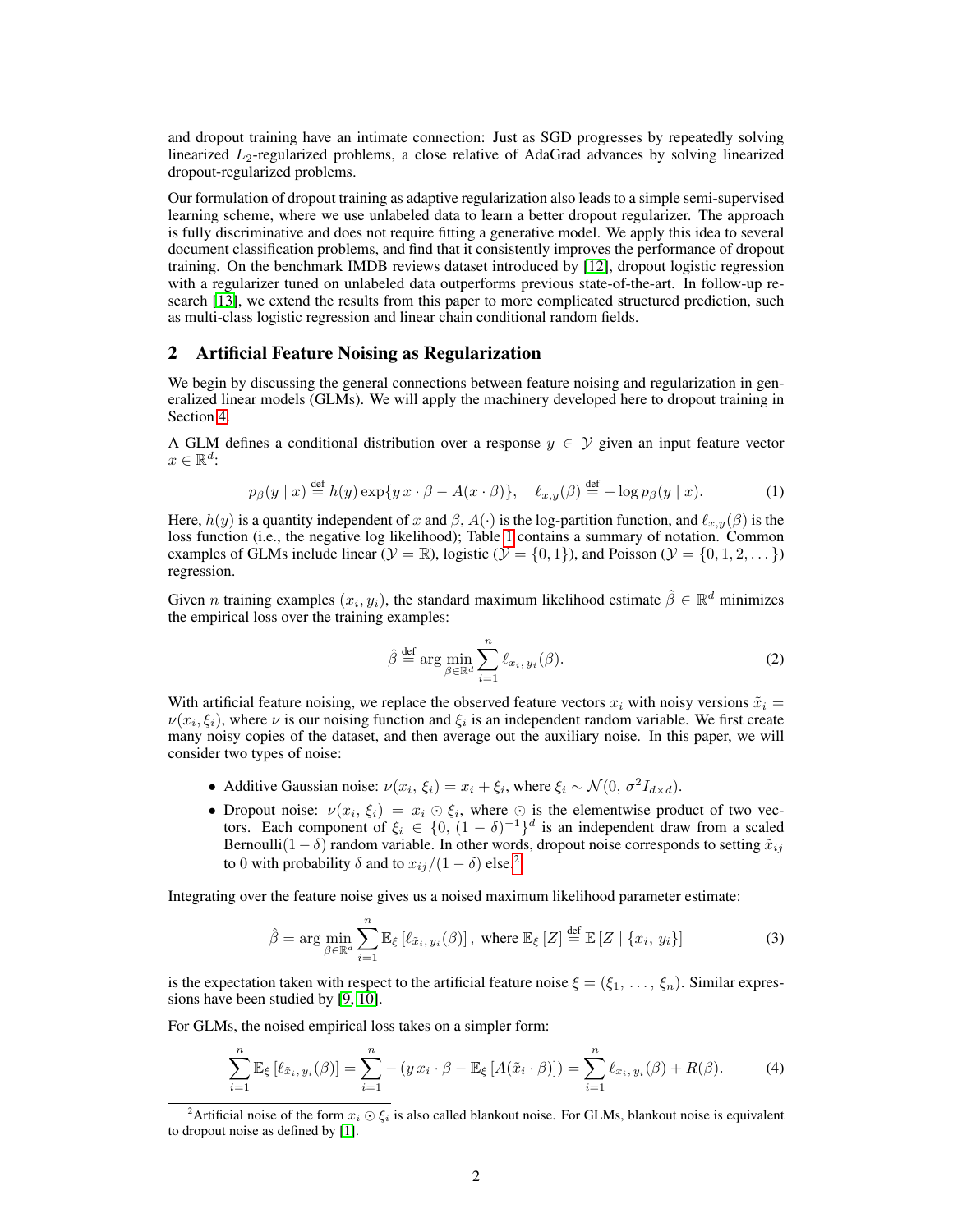Table 1: Summary of notation.

<span id="page-2-0"></span>

| $x_i$         | Observed feature vector $\parallel R(\beta)$ |               | Noising penalty $(5)$          |
|---------------|----------------------------------------------|---------------|--------------------------------|
| $\tilde{x}_i$ | Noised feature vector                        | $R^q(\beta)$  | Quadratic approximation (6)    |
|               | $A(x \cdot \beta)$   Log-partition function  | $\ell(\beta)$ | Negative log-likelihood (loss) |

The first equality holds provided that  $\mathbb{E}_{\xi}[\tilde{x}_i] = x_i$ , and the second is true with the following definition:

<span id="page-2-1"></span>
$$
R(\beta) \stackrel{\text{def}}{=} \sum_{i=1}^{n} \mathbb{E}_{\xi} \left[ A(\tilde{x}_i \cdot \beta) \right] - A(x_i \cdot \beta). \tag{5}
$$

Here,  $R(\beta)$  acts as a regularizer that incorporates the effect of artificial feature noising. In GLMs, the log-partition function A must always be convex, and so  $R$  is always positive by Jensen's inequality.

The key observation here is that the effect of artificial feature noising reduces to a penalty  $R(\beta)$ that does not depend on the labels  $\{y_i\}$ . Because of this, artificial feature noising penalizes the complexity of a classifier in a way that does not depend on the accuracy of a classifier. Thus, for GLMs, artificial feature noising is a regularization scheme on the model itself that can be compared with other forms of regularization such as ridge  $(L_2)$  or lasso  $(L_1)$  penalization. In Section [6,](#page-7-0) we exploit the label-independence of the noising penalty and use unlabeled data to tune our estimate of  $R(\beta)$ .

The fact that  $R$  does not depend on the labels has another useful consequence that relates to prediction. The natural prediction rule with artificially noised features is to select  $\hat{y}$  to minimize expected loss over the added noise:  $\hat{y} = \argmin_y \mathbb{E}_{\xi}[\ell_{\tilde{x}, y}(\hat{\beta})]$ . It is common practice, however, not to noise the inputs and just to output classification decisions based on the original feature vector [\[1,](#page-8-0) [3,](#page-8-10) [14\]](#page-8-13):  $\hat{y} = \argmin_{y} \ell_{x, y}(\hat{\beta})$ . It is easy to verify that these expressions are in general not equivalent, but they are equivalent when the effect of feature noising reduces to a label-independent penalty on the likelihood. Thus, the common practice of predicting with clean features is formally justified for GLMs.

#### 2.1 A Quadratic Approximation to the Noising Penalty

Although the noising penalty  $R$  yields an explicit regularizer that does not depend on the labels  $\{y_i\}$ , the form of R can be difficult to interpret. To gain more insight, we will work with a quadratic approximation of the type used by [\[9,](#page-8-7) [10\]](#page-8-8). By taking a second-order Taylor expansion of A around  $x \cdot \beta$ , we get that  $\mathbb{E}_{\xi} [A(\tilde{x} \cdot \beta)] - A(x \cdot \beta) \approx \frac{1}{2} A''(x \cdot \beta) \text{ Var}_{\xi} [\tilde{x} \cdot \beta]$ . Here the first-order term  $\mathbb{E}_{\xi} [A'(x \cdot \beta)(\tilde{x} - x)]$  vanishes because  $\mathbb{E}_{\xi} [\tilde{x}] = x$ . Applying this quadratic approximation to [\(5\)](#page-2-1) yields the following *quadratic noising regularizer*, which will play a pivotal role in the rest of the paper:

<span id="page-2-2"></span>
$$
R^{q}(\beta) \stackrel{\text{def}}{=} \frac{1}{2} \sum_{i=1}^{n} A''(x_i \cdot \beta) \text{Var}_{\xi} [\tilde{x}_i \cdot \beta]. \tag{6}
$$

This regularizer penalizes two types of variance over the training examples: (i)  $A''(x_i \cdot \beta)$ , which corresponds to the variance of the response  $y_i$  in the GLM, and (ii)  $\text{Var}_{\xi}[\tilde{x}_i \cdot \beta]$ , the variance of the estimated GLM parameter due to noising.<sup>[3](#page-2-3)</sup>

Accuracy of approximation Figure [1a](#page-3-0) compares the noising penalties R and  $R<sup>q</sup>$  for logistic regression in the case that  $\tilde{x} \cdot \beta$  is Gaussian;<sup>[4](#page-2-4)</sup> we vary the mean parameter  $p \stackrel{\text{def}}{=} (1 + e^{-x \cdot \beta})^{-1}$  and the noise level  $\sigma$ . We see that  $R<sup>q</sup>$  is generally very accurate, although it tends to overestimate the true penalty for  $p \approx 0.5$  and tends to underestimate it for very confident predictions. We give a graphical explanation for this phenomenon in the Appendix (Figure [A.1\)](#page-9-0).

The quadratic approximation also appears to hold up on real datasets. In Figure [1b,](#page-3-0) we compare the evolution during training of both  $R$  and  $R<sup>q</sup>$  on the 20 newsgroups alt.atheism vs

<span id="page-2-3"></span><sup>&</sup>lt;sup>3</sup>Although  $R<sup>q</sup>$  is not convex, we were still able (using an L-BFGS algorithm) to train logistic regression with  $R<sup>q</sup>$  as a surrogate for the dropout regularizer without running into any major issues with local optima.

<span id="page-2-4"></span><sup>4</sup>This assumption holds a priori for additive Gaussian noise, and can be reasonable for dropout by the central limit theorem.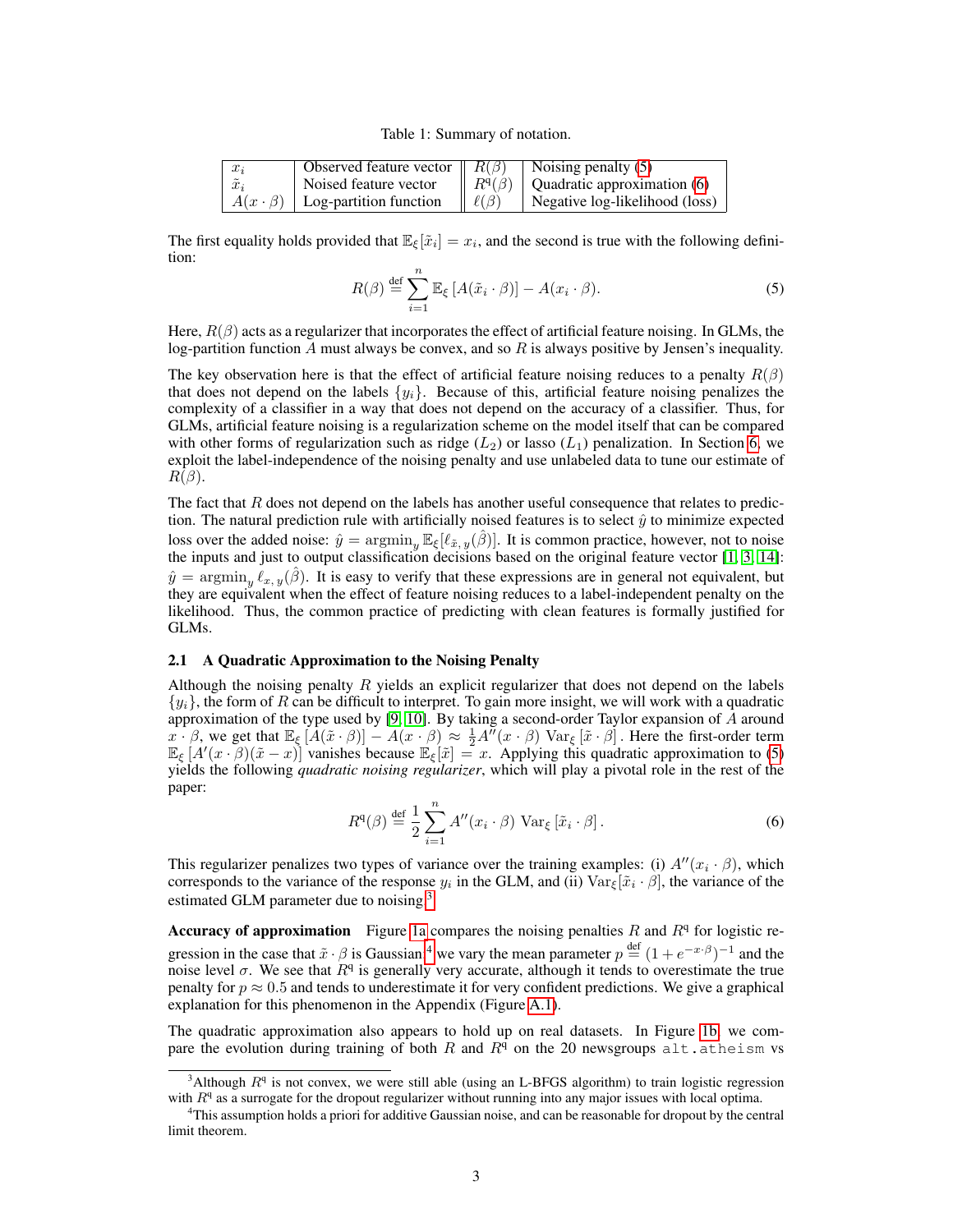<span id="page-3-0"></span>

Dropout Penalty Quadratic Penalty  $500\,$ 10 20 50 100 200 500 Negative Log−Likelihood 200  $\frac{8}{2}$ Loss 8  $\overline{a}$  $\frac{1}{2}$ 0 50 100 150 Training Iteration

(a) Comparison of noising penalties  $R$  and  $R^q$  for logistic regression with Gaussian perturbations, i.e.,  $(\tilde{x} - x) \cdot \beta \sim \mathcal{N}(0, \sigma^2)$ . The solid line indicates the true penalty and the dashed one is our quadratic approximation thereof;  $p = (1 +$  $(e^{-x \cdot \beta})^{-1}$  is the mean parameter for the logistic model.

(b) Comparing the evolution of the exact dropout penalty  $\hat{R}$  and our quadratic approximation  $R^{q}$ for logistic regression on the AthR classification task in [\[15\]](#page-8-14) with 22K features and  $n = 1000$ examples. The horizontal axis is the number of quasi-Newton steps taken while training with exact dropout.

Figure 1: Validating the quadratic approximation.

soc.religion.christian classification task described in [\[15\]](#page-8-14). We see that the quadratic approximation is accurate most of the way through the learning procedure, only deteriorating slightly as the model converges to highly confident predictions.

In practice, we have found that fitting logistic regression with the quadratic surrogate  $R<sup>q</sup>$  gives similar results to actual dropout-regularized logistic regression. We use this technique for our experiments in Section [6.](#page-7-0)

## 3 Regularization based on Additive Noise

Having established the general quadratic noising regularizer  $R<sup>q</sup>$ , we now turn to studying the effects of  $R<sup>q</sup>$  for various likelihoods (linear and logistic regression) and noising models (additive and dropout). In this section, we warm up with additive noise; in Section [4](#page-4-0) we turn to our main target of interest, namely dropout noise.

**Linear regression** Suppose  $\tilde{x} = x + \varepsilon$  is generated by by adding noise with  $\text{Var}[\varepsilon] = \sigma^2 I_{d \times d}$  to the original feature vector x. Note that  $\text{Var}_{\xi}[\tilde{x} \cdot \beta] = \sigma^2 ||\beta||_2^2$ , and in the case of linear regression  $A(z) = \frac{1}{2}z^2$ , so  $A''(z) = 1$ . Applying these facts to [\(6\)](#page-2-2) yields a simplified form for the quadratic noising penalty:

$$
R^{q}(\beta) = \frac{1}{2}\sigma^{2}n\|\beta\|_{2}^{2}.
$$
\n(7)

Thus, we recover the well-known result that linear regression with additive feature noising is equiv-alent to ridge regression [\[2,](#page-8-1) [9\]](#page-8-7). Note that, with linear regression, the quadratic approximation  $\bar{R}^q$  is exact and so the correspondence with  $L_2$ -regularization is also exact.

Logistic regression The situation gets more interesting when we move beyond linear regression. For logistic regression,  $A''(x_i \cdot \beta) = p_i(1 - p_i)$  where  $p_i = (1 + \exp(-x_i \cdot \beta))^{-1}$  is the predicted probability of  $y_i = 1$ . The quadratic noising penalty is then

$$
R^{q}(\beta) = \frac{1}{2}\sigma^{2}||\beta||_{2}^{2} \sum_{i=1}^{n} p_{i}(1-p_{i}).
$$
\n(8)

In other words, the noising penalty now simultaneously encourages parsimonious modeling as before (by encouraging  $\|\beta\|_2^2$  to be small) as well as confident predictions (by encouraging the  $p_i$ 's to move away from  $\frac{1}{2}$ ).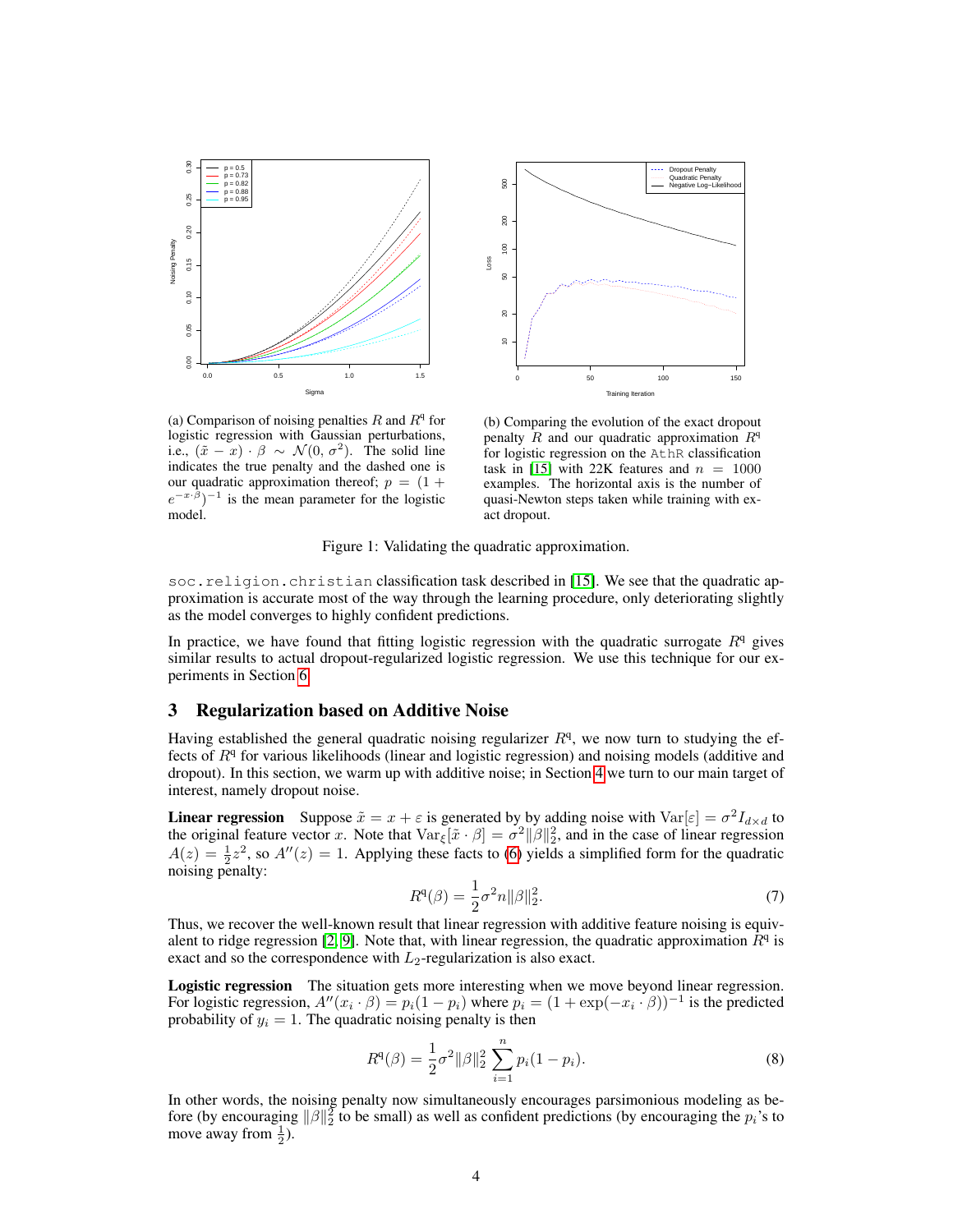<span id="page-4-4"></span>Table 2: Form of the different regularization schemes. These expressions assume that the design matrix has been normalized, i.e., that  $\sum_i x_{ij}^2 = 1$  for all j. The  $p_i = (1 + e^{-x_i \cdot \beta})^{-1}$  are mean parameters for the logistic model.

|                         | Linear Regression | Logistic Regression                         | GLM                                            |
|-------------------------|-------------------|---------------------------------------------|------------------------------------------------|
| $L_2$ -penalization     | $\beta\ _2^2$     |                                             |                                                |
| <b>Additive Noising</b> | $\ \beta\ _2^2$   | $\sum_i p_i(1-p_i)$                         | $\ \beta\ _2^2$ tr $(V(\beta))$                |
| Dropout Training        | $\beta\ _2^2$     | $\sum_{i,j} p_i (1-p_i) x_{ii}^2 \beta_i^2$ | $\beta^{\top}$ diag $(X^{\top}V(\beta)X)\beta$ |

#### <span id="page-4-0"></span>4 Regularization based on Dropout Noise

Recall that dropout training corresponds to applying dropout noise to training examples, where the noised features  $\tilde{x}_i$  are obtained by setting  $\tilde{x}_{ij}$  to 0 with some "dropout probability"  $\delta$  and to  $x_{ij}/(1 - \delta)$  with probability  $(1 - \delta)$ , independently for each coordinate j of the feature vector. We can check that:

$$
\text{Var}_{\xi} \left[ \tilde{x}_i \cdot \beta \right] = \frac{1}{2} \frac{\delta}{1 - \delta} \sum_{j=1}^d x_{ij}^2 \beta_j^2,\tag{9}
$$

and so the *quadratic dropout penalty* is

<span id="page-4-2"></span>
$$
R^{q}(\beta) = \frac{1}{2} \frac{\delta}{1-\delta} \sum_{i=1}^{n} A''(x_i \cdot \beta) \sum_{j=1}^{d} x_{ij}^{2} \beta_j^{2}.
$$
 (10)

Letting  $X \in \mathbb{R}^{n \times d}$  be the design matrix with rows  $x_i$  and  $V(\beta) \in \mathbb{R}^{n \times n}$  be a diagonal matrix with entries  $A''(x_i \cdot \beta)$ , we can re-write this penalty as

<span id="page-4-5"></span>
$$
R^{q}(\beta) = \frac{1}{2} \frac{\delta}{1 - \delta} \beta^{\top} \operatorname{diag}(X^{\top} V(\beta) X) \beta.
$$
 (11)

Let  $\beta^*$  be the maximum likelihood estimate given infinite data. When computed at  $\beta^*$ , the matrix  $\frac{1}{n}X^{\top}V(\beta^*)X = \frac{1}{n}\sum_{i=1}^n \nabla^2 \ell_{x_i, y_i}(\beta^*)$  is an estimate of the Fisher information matrix  $\mathcal{I}$ . Thus dropout can be seen as an attempt to apply an  $L_2$  penalty after normalizing the feature vector by  $\text{diag}(\mathcal{I})^{-1/2}$ . The Fisher information is linked to the shape of the level surfaces of  $\ell(\beta)$  around  $\beta^*$ . If  $\overline{I}$  were a multiple of the identity matrix, then these level surfaces would be perfectly spherical around  $\beta^*$ . Dropout, by normalizing the problem by  $\text{diag}(\mathcal{I})^{-1/2}$ , ensures that while the level surfaces of  $\ell(\beta)$  may not be spherical, the  $\bar{L}_2$ -penalty is applied in a basis where the features have been balanced out. We give a graphical illustration of this phenomenon in Figure [A.2.](#page-10-0)

**Linear Regression** For linear regression,  $V$  is the identity matrix, so the dropout objective is equivalent to a form of ridge regression where each column of the design matrix is normalized before applying the  $L_2$  penalty.<sup>[5](#page-4-1)</sup> This connection has been noted previously by [\[3\]](#page-8-10).

Logistic Regression The form of dropout penalties becomes much more intriguing once we move beyond the realm of linear regression. The case of logistic regression is particularly interesting. Here, we can write the quadratic dropout penalty from [\(10\)](#page-4-2) as

$$
R^{q}(\beta) = \frac{1}{2} \frac{\delta}{1-\delta} \sum_{i=1}^{n} \sum_{j=1}^{d} p_{i} (1-p_{i}) x_{ij}^{2} \beta_{j}^{2}.
$$
 (12)

Thus, just like additive noising, dropout generally gives an advantage to confident predictions and small  $\beta$ . However, unlike all the other methods considered so far, dropout may allow for some large  $p_i(1-p_i)$  and some large  $\beta_j^2$ , provided that the corresponding cross-term  $x_{ij}^2$  is small.

Our analysis shows that dropout regularization should be better than  $L_2$ -regularization for learning weights for features that are rare (i.e., often 0) but highly discriminative, because dropout effectively does not penalize  $\beta_j$  over observations for which  $x_{ij} = 0$ . Thus, in order for a feature to earn a large  $\beta_j^2$ , it suffices for it to contribute to a confident prediction with small  $p_i(1 - p_i)$  each time that it is active.<sup>[6](#page-4-3)</sup> Dropout training has been empirically found to perform well on tasks such as document

<span id="page-4-1"></span> $<sup>5</sup>$ Normalizing the columns of the design matrix before performing penalized regression is standard practice,</sup> and is implemented by default in software like glmnet for R [\[16\]](#page-8-15).

<span id="page-4-3"></span><sup>&</sup>lt;sup>6</sup>To be precise, dropout does not reward all rare but discriminative features. Rather, dropout rewards those features that are rare and positively co-adapted with other features in a way that enables the model to make confident predictions whenever the feature of interest is active.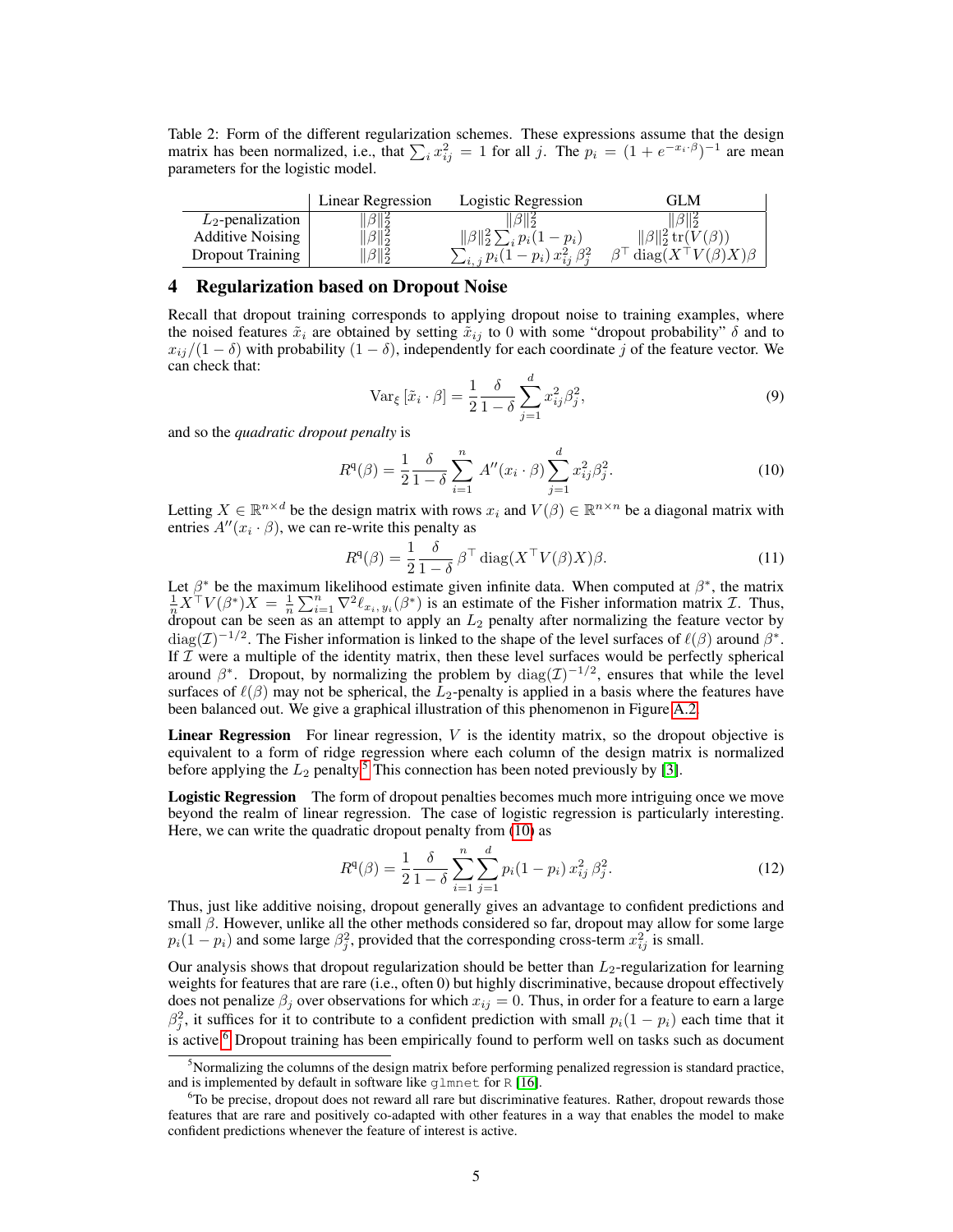<span id="page-5-0"></span>Table 3: Accuracy of  $L_2$  and dropout regularized logistic regression on a simulated example. The first row indicates results over test examples where some of the rare useful features are active (i.e., where there is some signal that can be exploited), while the second row indicates accuracy over the full test set. These results are averaged over 100 simulation runs, with 75 training examples in each. All tuning parameters were set to optimal values. The sampling error on all reported values is within ±0.01.

|                         | Accuracy $\mid$ $L_2$ -regularization Dropout training |      |
|-------------------------|--------------------------------------------------------|------|
| <b>Active Instances</b> | 0.66                                                   | 0.73 |
| All Instances           | 0.53                                                   | 0.55 |

classification where rare but discriminative features are prevalent [\[3\]](#page-8-10). Our result suggests that this is no mere coincidence.

We summarize the relationship between  $L_2$ -penalization, additive noising and dropout in Table [2.](#page-4-4) Additive noising introduces a product-form penalty depending on both  $\beta$  and  $A''$ . However, the full potential of artificial feature noising only emerges with dropout, which allows the penalty terms due to  $\beta$  and  $A''$  to interact in a non-trivial way through the design matrix X (except for linear regression, in which all the noising schemes we consider collapse to ridge regression).

#### <span id="page-5-2"></span>4.1 A Simulation Example

The above discussion suggests that dropout logistic regression should perform well with rare but useful features. To test this intuition empirically, we designed a simulation study where all the signal is grouped in 50 rare features, each of which is active only 4% of the time. We then added 1000 nuisance features that are always active to the design matrix, for a total of  $d = 1050$  features. To make sure that our experiment was picking up the effect of dropout training specifically and not just normalization of  $X$ , we ensured that the columns of  $X$  were normalized in expectation.

The dropout penalty for logistic regression can be written as a matrix product

$$
R^{q}(\beta) = \frac{1}{2} \frac{\delta}{1-\delta} \begin{pmatrix} \cdots & p_{i}(1-p_{i}) & \cdots \end{pmatrix} \begin{pmatrix} \cdots & \cdots & \cdots \\ \cdots & x_{ij}^{2} & \cdots \end{pmatrix} \begin{pmatrix} \cdots \\ \beta_{j}^{2} \\ \cdots \end{pmatrix} . \tag{13}
$$

We designed the simulation study in such a way that, at the optimal  $\beta$ , the dropout penalty should have structure

$$
\left(\begin{array}{c|c} Small & big \\ \text{confident prediction} & (weak prediction) \end{array}\right) \left(\begin{array}{c|c} \cdots & \cdots \\ \hline 0 & \cdots \end{array}\right) \left(\begin{array}{c|c} \text{Big} & & \text{Big} \\ \hline \cdots & \text{useful feature)} \\ - & \text{Small} \\ \text{(nuisance feature)} \\ \hline \end{array}\right). \tag{14}
$$

A dropout penalty with such a structure should be small. Although there are some uncertain predictions with large  $p_i(1 - p_i)$  and some big weights  $\beta_j^2$ , these terms cannot interact because the corresponding terms  $x_{ij}^2$  are all 0 (these are examples without any of the rare discriminative features and thus have no signal). Meanwhile,  $L_2$  penalization has no natural way of penalizing some  $\beta_i$  more and others less. Our simulation results, given in Table [3,](#page-5-0) confirm that dropout training outperforms  $L_2$ -regularization here as expected. See Appendix [A.1](#page-9-1) for details.

# 5 Dropout Regularization in Online Learning

There is a well-known connection between  $L_2$ -regularization and stochastic gradient descent (SGD). In SGD, the weight vector  $\hat{\beta}$  is updated with  $\hat{\beta}_{t+1} = \hat{\beta}_t - \eta_t g_t$ , where  $g_t = \nabla \ell_{x_t, y_t}(\hat{\beta}_t)$  is the gradient of the loss due to the  $t$ -th training example. We can also write this update as a linear  $L_2$ -penalized problem

<span id="page-5-1"></span>
$$
\hat{\beta}_{t+1} = \operatorname{argmin}_{\beta} \left\{ \ell_{x_t, y_t}(\hat{\beta}_t) + g_t \cdot (\beta - \hat{\beta}_t) + \frac{1}{2\eta_t} \|\beta - \hat{\beta}_t\|_2^2 \right\},\tag{15}
$$

where the first two terms form a linear approximation to the loss and the third term is an  $L_2$ regularizer. Thus, SGD progresses by repeatedly solving linearized  $L_2$ -regularized problems.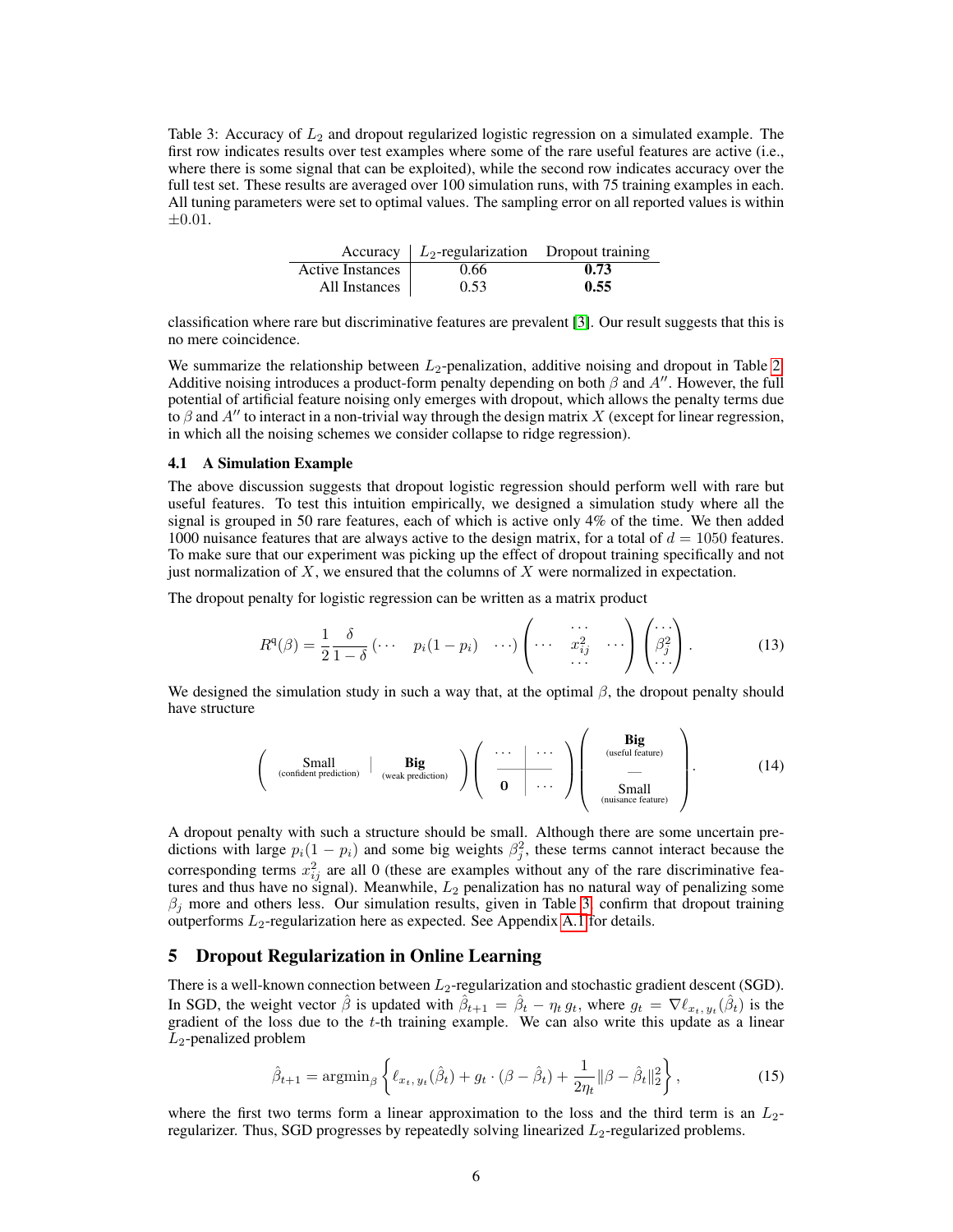<span id="page-6-1"></span>

Figure 2: Test set accuracy on the IMDB dataset [\[12\]](#page-8-11) with unigram features. Left: 10000 labeled training examples, and up to 40000 unlabeled examples. Right: 3000-15000 labeled training examples, and 25000 unlabeled examples. The unlabeled data is discounted by a factor  $\alpha = 0.4$ .

As discussed by Duchi et al. [\[11\]](#page-8-9), a problem with classic SGD is that it can be slow at learning weights corresponding to rare but highly discriminative features. This problem can be alleviated by running a modified form of SGD with  $\hat{\beta}_{t+1} = \hat{\beta}_t - \eta A_t^{-1} g_t$ , where the transformation  $A_t$  is also learned online; this leads to the AdaGrad family of stochastic descent rules. Duchi et al. use  $A_t = \text{diag}(G_t)^{1/2}$  where  $G_t = \sum_{i=1}^t g_i g_i^\top$  and show that this choice achieves desirable regret bounds in the presence of rare but useful features. At least superficially, AdaGrad and dropout seem to have similar goals: For logistic regression, they can both be understood as adaptive alternatives to methods based on  $L_2$ -regularization that favor learning rare, useful features. As it turns out, they have a deeper connection.

The natural way to incorporate dropout regularization into SGD is to replace the penalty term  $\frac{1}{6}$  –  $\hat{\beta}$ || $\frac{2}{2}$ /2 $\eta$  in [\(15\)](#page-5-1) with the dropout regularizer, giving us an update rule

$$
\hat{\beta}_{t+1} = \operatorname{argmin}_{\beta} \left\{ \ell_{x_t, y_t}(\hat{\beta}_t) + g_t \cdot (\beta - \hat{\beta}_t) + R^q (\beta - \hat{\beta}_t; \hat{\beta}_t) \right\}
$$
(16)

where,  $R^q(\cdot; \hat{\beta}_t)$  is the quadratic noising regularizer centered at  $\hat{\beta}_t$ .<sup>[7](#page-6-0)</sup>

$$
R^{q}(\beta - \hat{\beta}_{t}; \hat{\beta}_{t}) = \frac{1}{2}(\beta - \hat{\beta}_{t})^{\top} \operatorname{diag}(H_{t})\left(\beta - \hat{\beta}_{t}\right), \text{where } H_{t} = \sum_{i=1}^{t} \nabla^{2} \ell_{x_{i}, y_{i}}(\hat{\beta}_{t}). \tag{17}
$$

This implies that dropout descent is first-order equivalent to an adaptive SGD procedure with  $A_t =$  $diag(H_t)$ . To see the connection between AdaGrad and this dropout-based online procedure, recall that for GLMs both of the expressions

$$
\mathbb{E}_{\beta^*} \left[ \nabla^2 \ell_{x, y}(\beta^*) \right] = \mathbb{E}_{\beta^*} \left[ \nabla \ell_{x, y}(\beta^*) \nabla \ell_{x, y}(\beta^*)^\top \right] \tag{18}
$$

are equal to the Fisher information  $\mathcal{I}$  [\[17\]](#page-8-16). In other words, as  $\hat{\beta}_t$  converges to  $\beta^*$ ,  $G_t$  and  $H_t$  are both consistent estimates of the Fisher information. Thus, by using dropout instead of  $L_2$ -regularization to solve linearized problems in online learning, we end up with an AdaGrad-like algorithm.

Of course, the connection between AdaGrad and dropout is not perfect. In particular, AdaGrad allows for a more aggressive learning rate by using  $A_t = \text{diag}(G_t)^{-1/2}$  instead of  $\text{diag}(G_t)^{-1}$ . But, at a high level, AdaGrad and dropout appear to both be aiming for the same goal: scaling the features by the Fisher information to make the level-curves of the objective more circular. In contrast,  $L_2$ -regularization makes no attempt to sphere the level curves, and AROW [\[18\]](#page-8-17)—another popular adaptive method for online learning—only attempts to normalize the effective feature matrix but does not consider the sensitivity of the loss to changes in the model weights. In the case of logistic regression, AROW also favors learning rare features, but unlike dropout and AdaGrad does not privilege confident predictions.

<span id="page-6-0"></span><sup>&</sup>lt;sup>7</sup>This expression is equivalent to [\(11\)](#page-4-5) except that we used  $\hat{\beta}_t$  and not  $\beta - \hat{\beta}_t$  to compute  $H_t$ .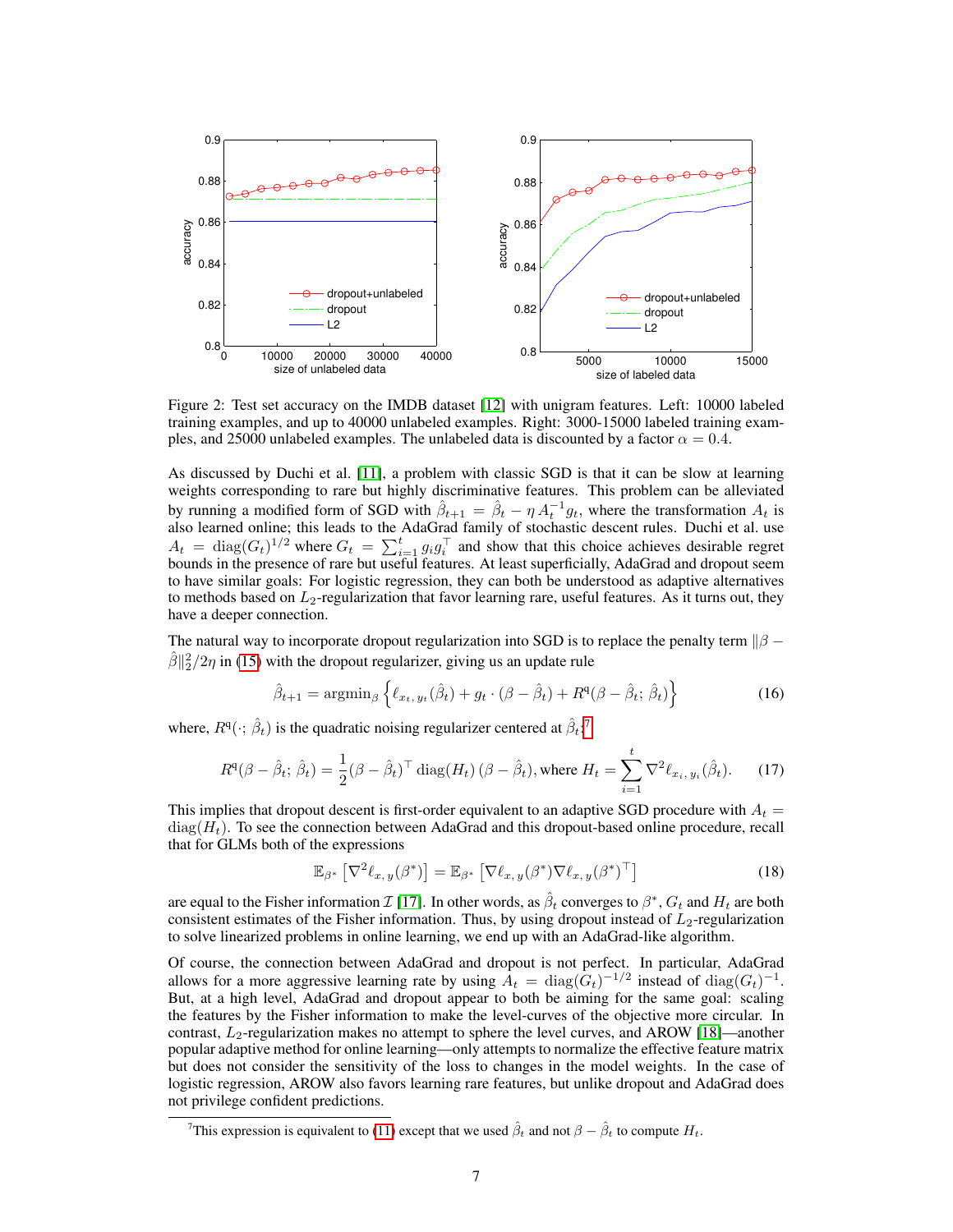<span id="page-7-2"></span>Table 4: Performance of semi-supervised dropout training for document classification.

(a) Test accuracy with and without unlabeled data on different datasets. Each dataset is split into 3 parts of equal sizes: train, unlabeled, and test. Log. Reg.: logistic regression with  $L_2$  regularization; Dropout: dropout trained with quadratic surrogate; +Unlabeled: using unlabeled data.

|                | Datasets   Log. Reg. |       | Dropout +Unlabeled |
|----------------|----------------------|-------|--------------------|
| Subj           | 88.96                | 90.85 | 91.48              |
| RT             | 73.49                | 75.18 | 76.56              |
| $IMDB-2k$      | 80.63                | 81.23 | 80.33              |
| <b>XGraph</b>  | 83.10                | 84.64 | 85.41              |
| <b>BbCrypt</b> | 97.28                | 98.49 | 99.24              |
| <b>IMDB</b>    | 87.14                | 88.70 | 89.21              |

(b) Test accuracy on the IMDB dataset [\[12\]](#page-8-11). Labeled: using just labeled data from each paper/method, +Unlabeled: use additional unlabeled data. Drop: dropout with  $R<sup>q</sup>$ , MNB: multionomial naive Bayes with semisupervised frequency estimate from  $[19]$ ,<sup>[8](#page-7-1)</sup>-Uni: unigram features, -Bi: bigram features.

|                  |       | Methods   Labeled + Unlabeled |
|------------------|-------|-------------------------------|
| MNB-Uni [19]     | 83.62 | 84.13                         |
| MNB-Bi [19]      | 86.63 | 86.98                         |
| Vect.Sent $[12]$ | 88.33 | 88.89                         |
| NBSVM[15]-Bi     | 91.22 |                               |
| Drop-Uni         | 87.78 | 89.52                         |
| Drop-Bi          | 91.31 | 91.98                         |

# <span id="page-7-0"></span>6 Semi-Supervised Dropout Training

Recall that the regularizer  $R(\beta)$  in [\(5\)](#page-2-1) is independent of the labels  $\{y_i\}$ . As a result, we can use additional unlabeled training examples to estimate it more accurately. Suppose we have an unlabeled dataset  $\{z_i\}$  of size m, and let  $\alpha \in (0,1]$  be a discount factor for the unlabeled data. Then we can define a semi-supervised penalty estimate

$$
R_*(\beta) \stackrel{\text{def}}{=} \frac{n}{n + \alpha m} \Big( R(\beta) + \alpha \, R_{\text{Unlabeled}}(\beta) \Big), \tag{19}
$$

where  $R(\beta)$  is the original penalty estimate and  $R_{\text{Unlabeled}}(\beta) = \sum_i \mathbb{E}_{\xi}[A(z_i \cdot \beta)] - A(z_i \cdot \beta)$  is computed using [\(5\)](#page-2-1) over the unlabeled examples  $z_i$ . We select the discount parameter by crossvalidation; empirically,  $\alpha \in [0.1, 0.4]$  works well. For convenience, we optimize the quadratic surrogate  $R_*^q$  instead of  $R_*$ . Another practical option would be to use the Gaussian approximation from [\[3\]](#page-8-10) for estimating  $R_*(\beta)$ .

Most approaches to semi-supervised learning either rely on using a generative model [\[19,](#page-8-18) [20,](#page-8-19) [21,](#page-8-20) [22,](#page-8-21) [23\]](#page-8-22) or various assumptions on the relationship between the predictor and the marginal distribution over inputs. Our semi-supervised approach is based on a different intuition: we'd like to set weights to make confident predictions on unlabeled data as well as the labeled data, an intuition shared by entropy regularization [\[24\]](#page-8-23) and transductive SVMs [\[25\]](#page-8-24).

Experiments We apply this semi-supervised technique to text classification. Results on several datasets described in [\[15\]](#page-8-14) are shown in Table [4a;](#page-7-2) Figure [2](#page-6-1) illustrates how the use of unlabeled data improves the performance of our classifier on a single dataset. Overall, we see that using unlabeled data to learn a better regularizer  $R_*(\beta)$  consistently improves the performance of dropout training.

Table [4b](#page-7-2) shows our results on the IMDB dataset of [\[12\]](#page-8-11). The dataset contains 50,000 unlabeled examples in addition to the labeled train and test sets of size 25,000 each. Whereas the train and test examples are either positive or negative, the unlabeled examples contain neutral reviews as well. We train a dropout-regularized logistic regression classifier on unigram/bigram features, and use the unlabeled data to tune our regularizer. Our method benefits from unlabeled data even in the presence of a large amount of labeled data, and achieves state-of-the-art accuracy on this dataset.

# 7 Conclusion

We analyzed dropout training as a form of adaptive regularization. This framework enabled us to uncover close connections between dropout training, adaptively balanced  $L_2$ -regularization, and AdaGrad; and led to a simple yet effective method for semi-supervised training. There seem to be multiple opportunities for digging deeper into the connection between dropout training and adaptive regularization. In particular, it would be interesting to see whether the dropout regularizer takes on a tractable and/or interpretable form in neural networks, and whether similar semi-supervised schemes could be used to improve on the results presented in [\[1\]](#page-8-0).

<span id="page-7-1"></span> $8$ Our implementation of semi-supervised MNB. MNB with EM [\[20\]](#page-8-19) failed to give an improvement.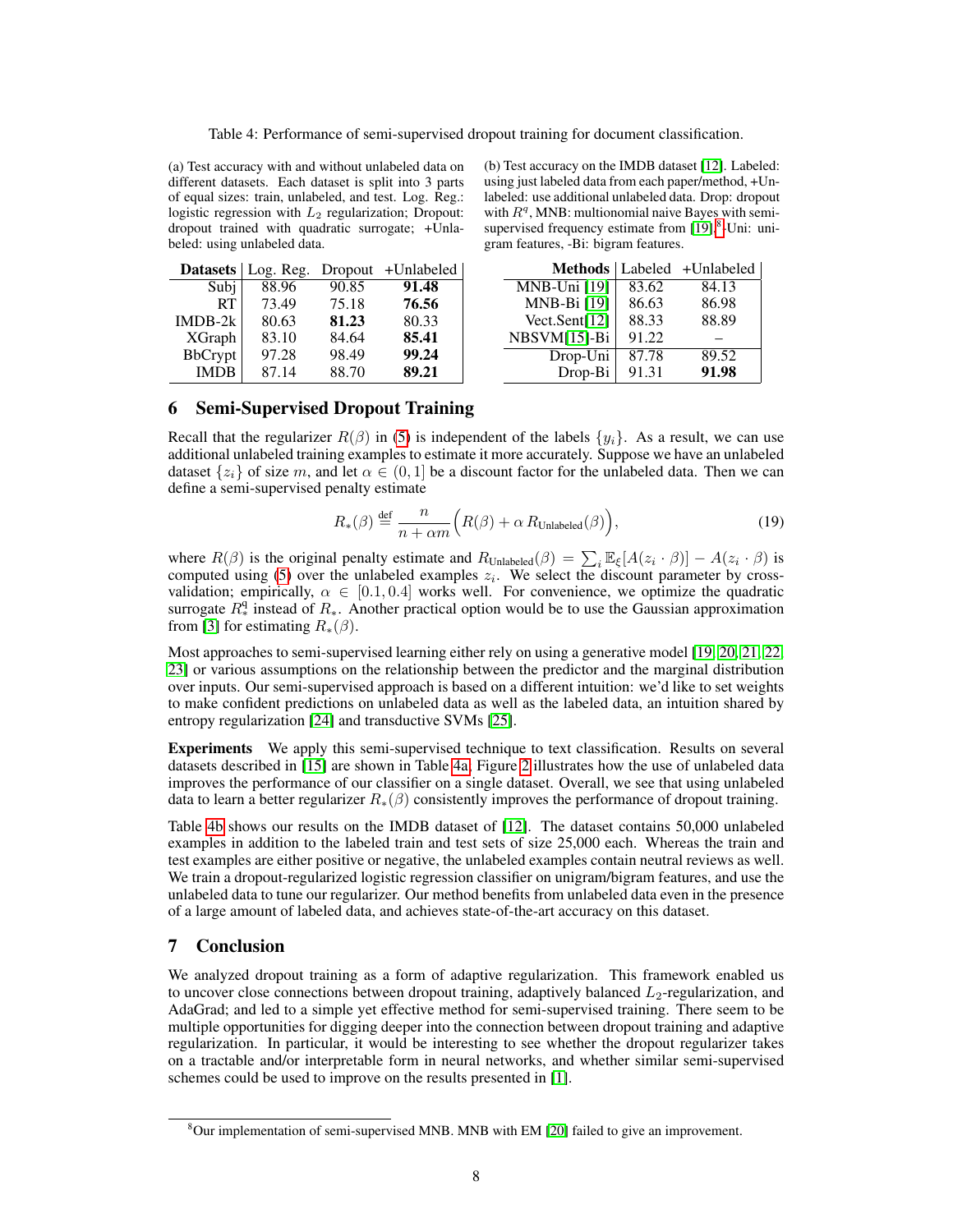## References

- <span id="page-8-0"></span>[1] Geoffrey E Hinton, Nitish Srivastava, Alex Krizhevsky, Ilya Sutskever, and Ruslan R Salakhutdinov. Improving neural networks by preventing co-adaptation of feature detectors. *arXiv preprint arXiv:1207.0580*, 2012.
- <span id="page-8-1"></span>[2] Laurens van der Maaten, Minmin Chen, Stephen Tyree, and Kilian Q Weinberger. Learning with marginalized corrupted features. In *Proceedings of the International Conference on Machine Learning*, 2013.
- <span id="page-8-10"></span>[3] Sida I Wang and Christopher D Manning. Fast dropout training. In *Proceedings of the International Conference on Machine Learning*, 2013.
- <span id="page-8-2"></span>[4] Yaser S Abu-Mostafa. Learning from hints in neural networks. *Journal of Complexity*, 6(2):192–198, 1990.
- <span id="page-8-3"></span>[5] Chris J.C. Burges and Bernhard Schlkopf. Improving the accuracy and speed of support vector machines. In *Advances in Neural Information Processing Systems*, pages 375–381, 1997.
- <span id="page-8-4"></span>[6] Patrice Y Simard, Yann A Le Cun, John S Denker, and Bernard Victorri. Transformation invariance in pattern recognition: Tangent distance and propagation. *International Journal of Imaging Systems and Technology*, 11(3):181–197, 2000.
- <span id="page-8-5"></span>[7] Salah Rifai, Yann Dauphin, Pascal Vincent, Yoshua Bengio, and Xavier Muller. The manifold tangent classifier. *Advances in Neural Information Processing Systems*, 24:2294–2302, 2011.
- <span id="page-8-6"></span>[8] Kiyotoshi Matsuoka. Noise injection into inputs in back-propagation learning. *Systems, Man and Cybernetics, IEEE Transactions on*, 22(3):436–440, 1992.
- <span id="page-8-7"></span>[9] Chris M Bishop. Training with noise is equivalent to Tikhonov regularization. *Neural computation*, 7(1):108–116, 1995.
- <span id="page-8-8"></span>[10] Salah Rifai, Xavier Glorot, Yoshua Bengio, and Pascal Vincent. Adding noise to the input of a model trained with a regularized objective. *arXiv preprint arXiv:1104.3250*, 2011.
- <span id="page-8-9"></span>[11] John Duchi, Elad Hazan, and Yoram Singer. Adaptive subgradient methods for online learning and stochastic optimization. *Journal of Machine Learning Research*, 12:2121–2159, 2010.
- <span id="page-8-11"></span>[12] Andrew L Maas, Raymond E Daly, Peter T Pham, Dan Huang, Andrew Y Ng, and Christopher Potts. Learning word vectors for sentiment analysis. In *Proceedings of the 49th Annual Meeting of the Association for Computational Linguistics*, pages 142–150. Association for Computational Linguistics, 2011.
- <span id="page-8-12"></span>[13] Sida I Wang, Mengqiu Wang, Stefan Wager, Percy Liang, and Christopher D Manning. Feature noising for log-linear structured prediction. In *Empirical Methods in Natural Language Processing*, 2013.
- <span id="page-8-13"></span>[14] Ian J Goodfellow, David Warde-Farley, Mehdi Mirza, Aaron Courville, and Yoshua Bengio. Maxout networks. In *Proceedings of the International Conference on Machine Learning*, 2013.
- <span id="page-8-14"></span>[15] Sida Wang and Christopher D Manning. Baselines and bigrams: Simple, good sentiment and topic classification. In *Proceedings of the 50th Annual Meeting of the Association for Computational Linguistics*, pages 90–94. Association for Computational Linguistics, 2012.
- <span id="page-8-15"></span>[16] Jerome Friedman, Trevor Hastie, and Rob Tibshirani. Regularization paths for generalized linear models via coordinate descent. *Journal of Statistical Software*, 33(1):1, 2010.
- <span id="page-8-16"></span>[17] Erich Leo Lehmann and George Casella. *Theory of Point Estimation*. Springer, 1998.
- <span id="page-8-17"></span>[18] Koby Crammer, Alex Kulesza, Mark Dredze, et al. Adaptive regularization of weight vectors. *Advances in Neural Information Processing Systems*, 22:414–422, 2009.
- <span id="page-8-18"></span>[19] Jiang Su, Jelber Sayyad Shirab, and Stan Matwin. Large scale text classification using semi-supervised multinomial naive Bayes. In *Proceedings of the International Conference on Machine Learning*, 2011.
- <span id="page-8-19"></span>[20] Kamal Nigam, Andrew Kachites McCallum, Sebastian Thrun, and Tom Mitchell. Text classification from labeled and unlabeled documents using EM. *Machine Learning*, 39(2-3):103–134, May 2000.
- <span id="page-8-20"></span>[21] G. Bouchard and B. Triggs. The trade-off between generative and discriminative classifiers. In *International Conference on Computational Statistics*, pages 721–728, 2004.
- <span id="page-8-21"></span>[22] R. Raina, Y. Shen, A. Ng, and A. McCallum. Classification with hybrid generative/discriminative models. In *Advances in Neural Information Processing Systems*, Cambridge, MA, 2004. MIT Press.
- <span id="page-8-22"></span>[23] J. Suzuki, A. Fujino, and H. Isozaki. Semi-supervised structured output learning based on a hybrid generative and discriminative approach. In *Empirical Methods in Natural Language Processing and Computational Natural Language Learning*, 2007.
- <span id="page-8-23"></span>[24] Y. Grandvalet and Y. Bengio. Entropy regularization. In *Semi-Supervised Learning*, United Kingdom, 2005. Springer.
- <span id="page-8-24"></span>[25] Thorsten Joachims. Transductive inference for text classification using support vector machines. In *Proceedings of the International Conference on Machine Learning*, pages 200–209, 1999.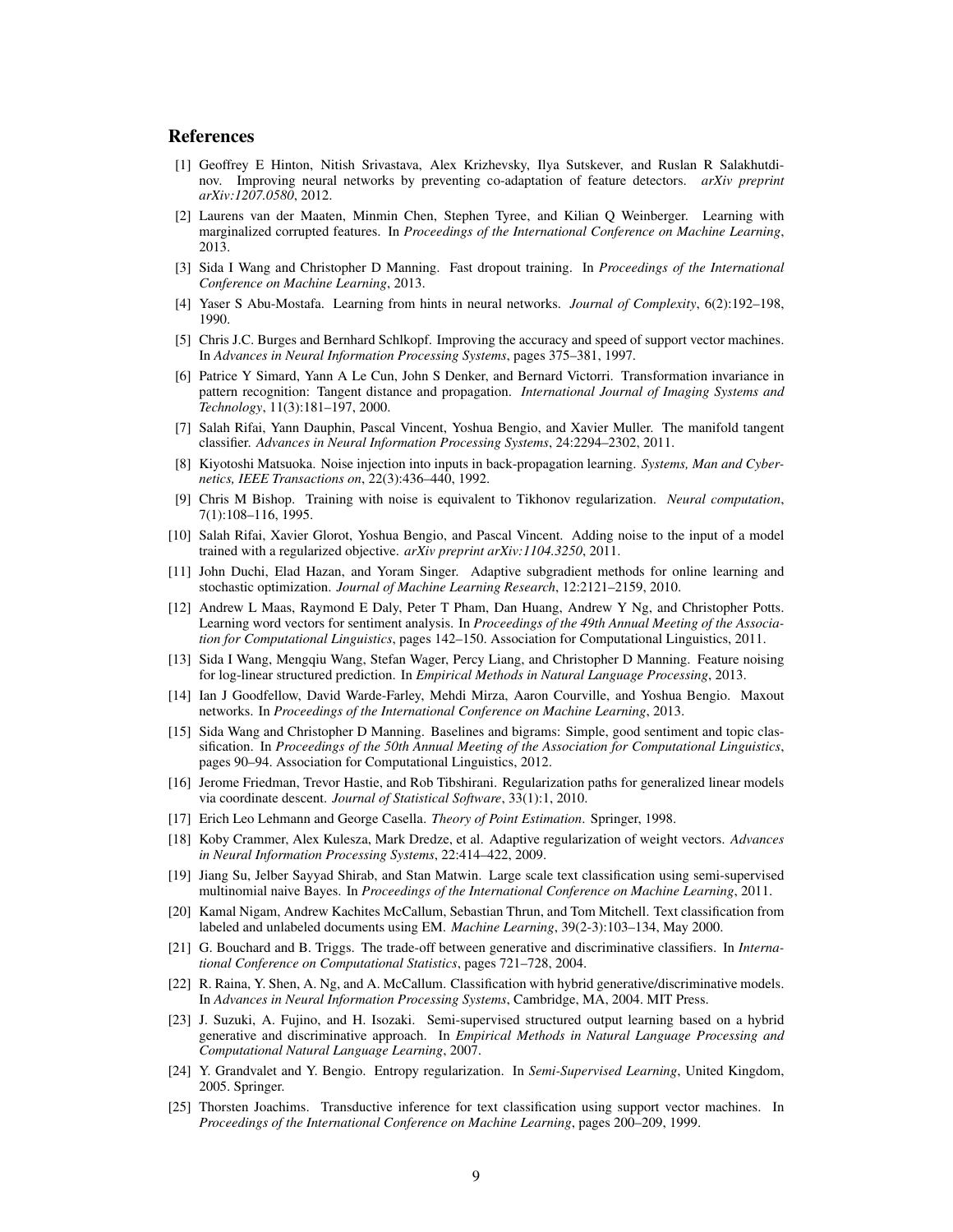# <span id="page-9-0"></span>A Appendix



Figure A.1: Quadratic approximations to the logistic loss. We see that the red curve, namely the quadratic approximation taken at  $\eta = 0$ ,  $p = 1/(1 + e^{\eta}) = 0.5$  is always above the actual loss curve. Meanwhile, quadratic approximations taken at the more extreme locations of  $p = 0.05$  and  $p = 0.95$  undershoot the true loss over a large range. Note that the curvature of the loss is symmetric in the natural parameter  $\eta$  and so the performance of the quadratic approximation is equivalent at p and  $1 - p$  for all  $p \in (0, 1)$ .

#### <span id="page-9-1"></span>A.1 Description of Simulation Study

Section [4.1](#page-5-2) gives the motivation for and a high-level description of our simulation study. Here, we give a detailed description of the study.

Generating features. Our simulation has 1050 features. The first 50 discriminative features form 5 groups of 10; the last 1000 features are nuisance terms. Each  $x_i$  was independently generated as follows:

- 1. Pick a group number  $g \in 1, ..., 25$ , and a sign  $sgn = \pm 1$ .
- 2. If  $g \le 5$ , draw the entries of  $x_i$  with index between  $10(g 1) + 1$  and  $10(g 1) + 10$ uniformly from  $sgn \cdot \text{Exp}(C)$ , where C is selected such that  $\mathbb{E}[(x_i)_j^2] = 1$  for all j. Set all the other discriminative features to 0. If  $g > 5$ , set all the discriminative features to 0.
- 3. Draw the last 1000 entries of  $x_i$  independently from  $\mathcal{N}(0, 1)$ .

Notice that this procedure guarantees that the columns of  $X$  all have the same expected second moments.

**Generating labels.** Given an  $x_i$ , we generate  $y_i$  from the Bernoulli distribution with parameter  $\sigma(x_i \cdot \beta)$ , where the first 50 coordinates of  $\beta$  are 0.057 and the remaining 1000 coordinates are 0. The value 0.057 was selected to make the average value of  $|x_i \cdot \beta|$  in the presence of signal be 2.

**Training.** For each simulation run, we generated a training set of size  $n = 75$ . For this purpose, we cycled over the group number  $g$  deterministically. The penalization parameters were set to roughly optimal values. For dropout, we used  $\delta = 0.9$  while from  $L_2$ -penalization we used  $\lambda = 32$ .